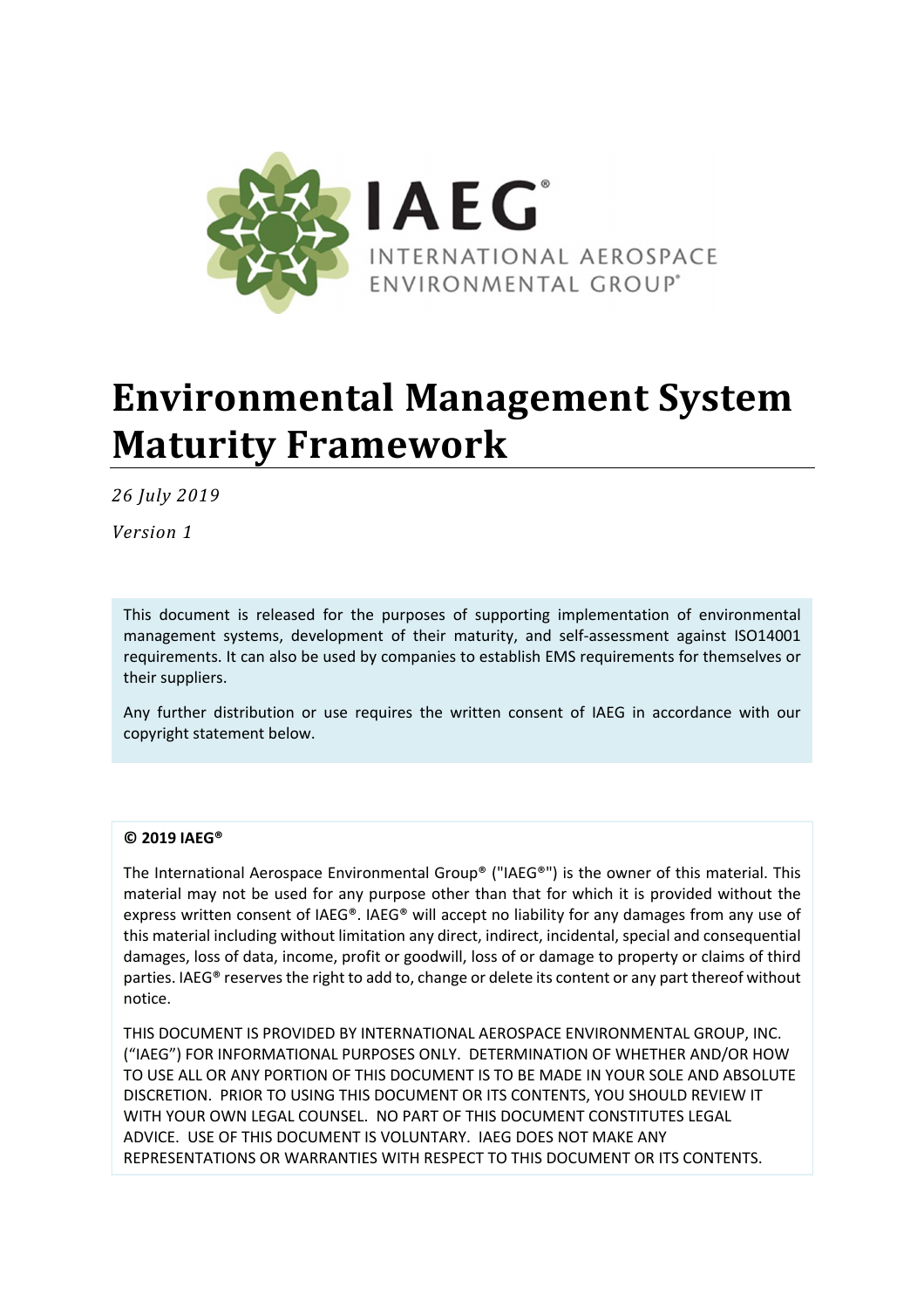# **Version History**

| Date      | v# | <b>Modified By</b> | Section, Page(s) and Text Revised |
|-----------|----|--------------------|-----------------------------------|
| July 26th | v1 | IAEG WG7           | Document creation                 |

## **Table of Contents**

| $\mathbf{1}$ |     |  |  |  |  |
|--------------|-----|--|--|--|--|
| 2            |     |  |  |  |  |
| 3            |     |  |  |  |  |
|              | 3.1 |  |  |  |  |
|              | 3.2 |  |  |  |  |
|              | 3.3 |  |  |  |  |
|              | 3.4 |  |  |  |  |
| 4            |     |  |  |  |  |
|              | 4.1 |  |  |  |  |
|              | 4.2 |  |  |  |  |
|              | 4.3 |  |  |  |  |
|              | 4.4 |  |  |  |  |
| 5            |     |  |  |  |  |
|              | 5.1 |  |  |  |  |
|              | 5.2 |  |  |  |  |
|              | 5.3 |  |  |  |  |
|              | 5.4 |  |  |  |  |
| 6            |     |  |  |  |  |
| 7            |     |  |  |  |  |
| 8            |     |  |  |  |  |
| 9            |     |  |  |  |  |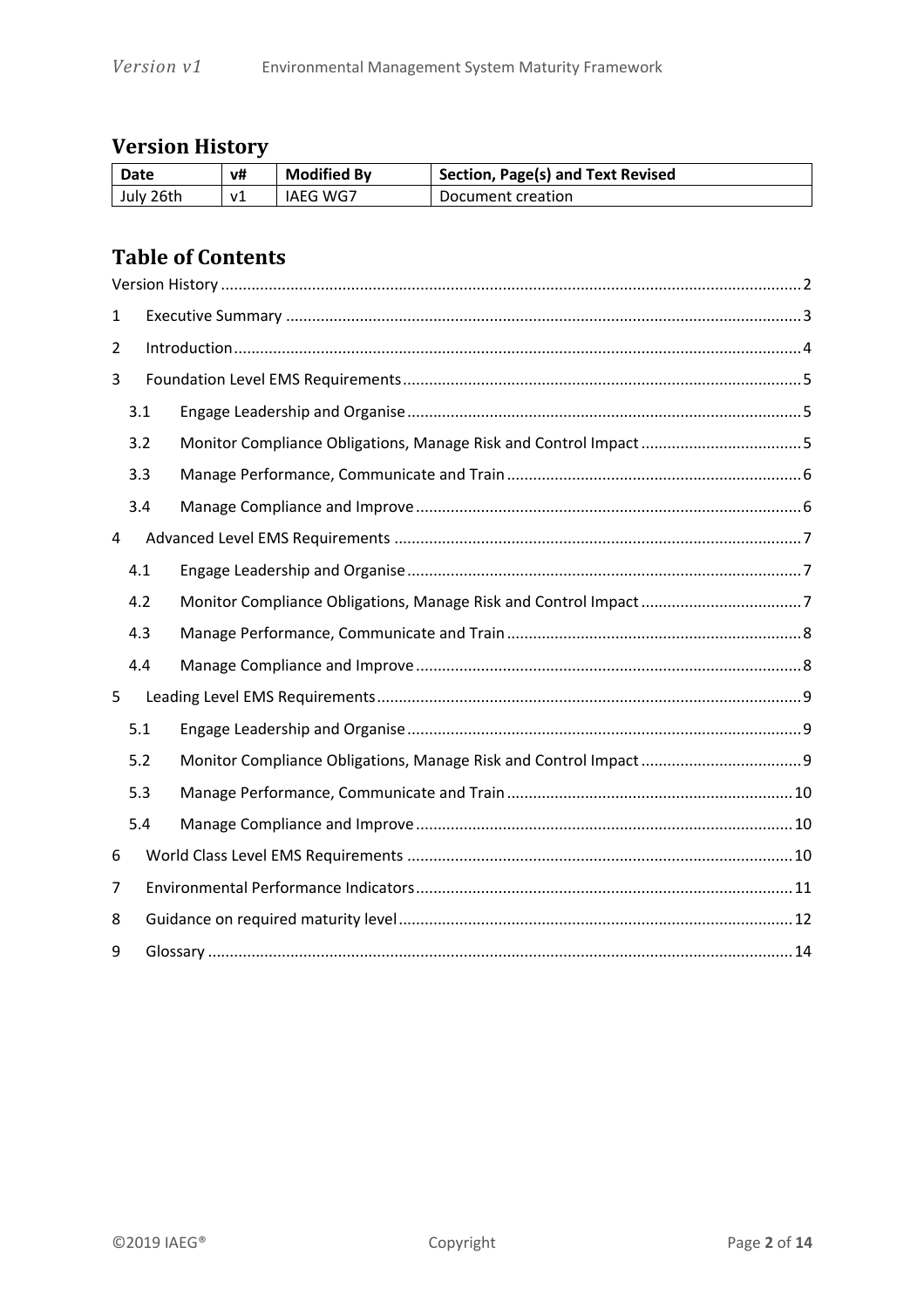## **1 Executive Summary**

IAEG has developed an EMS Maturity Framework describing 4 different levels of maturity of Environmental Management Systems. It provides a means for companies to effect a step-by-step approach, or evolution, towards an EMS covering all ISO14001 requirements. Based on size and risk profile, companies can require and/or implement:

- A 'Foundational level EMS' focussing on commitment from the leadership, the management of compliance, key environmental risks, incidents, and the monitoring of a first set of environmental performance indicators and internal environmental communication / awareness.
- An 'Advanced level EMS' which, in addition to the above, requires a methodology to manage significant environmental aspects and risks, environmental performance objectives, and targets, to ensure competency for environmental duties, and to promote supplier EMS awareness. At this level, measurement and communication of environmental performance indicators is extended to include advanced level IAEG key performance indicators (KPIs). EMS compliance is regularly reviewed and management reviews performed.
- A 'Leading level EMS' which, in addition to the above, includes opportunity management, the lifecycle perspective, internal audit, external communication to interested parties, and the commitment to continual improvement. It meets all ISO14001 requirements.
- A 'World class level EMS' is an EMS certified to ISO14001 by a third party.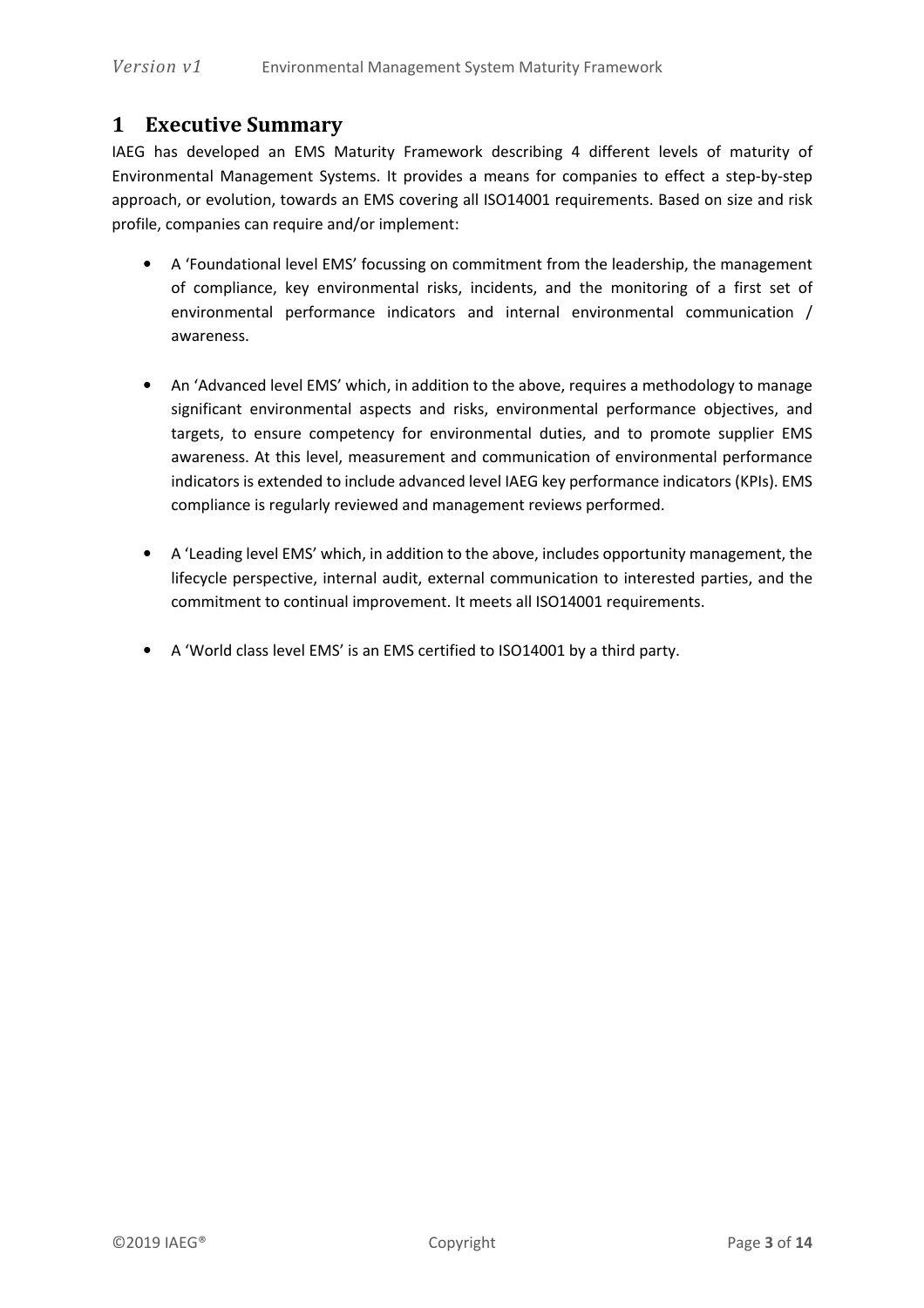## **2 Introduction**

ISO14001:2015 requires a greater focus on supply chain, outsourced processes, and procured goods and services than previous versions of the ISO14001 standard. Companies are therefore looking to work more closely with their suppliers to understand and manage environmental risk and to develop shared opportunities for improved environmental performance. Such engagement typically enhances business continuity and related business risk mitigation.

Many small and medium sized suppliers may not feel prepared, or have the level of resources necessary, to implement all requirements of ISO14001 for establishing an Environmental Management System (EMS) conforming to the Standard. By not taking steps towards implementation

of an ISO14001-conforming EMS, these suppliers may have increased supply chain risks and not realised opportunities for improving environmental protection and cost reduction.

This EMS Maturity Framework aims at encouraging the wider uptake of environmental management systems as appropriate for each company, in a cost effective, consistent and supportive manner. With four maturity levels and associated EMS components, a company can take a phased approach to development and implementation of its EMS in accord with the company's maturation in environmental management.



A company should aim for a level of EMS maturity that considers its size and environmental risk profile.

The picture below summarises the benefits of an Environmental Management System.



Picture 1: Benefits of an Environmental Management System

Objectives of an EMS include fulfilment of compliance obligations, protection of the environment, enhancing environmental performance, and taking a life cycle perspective.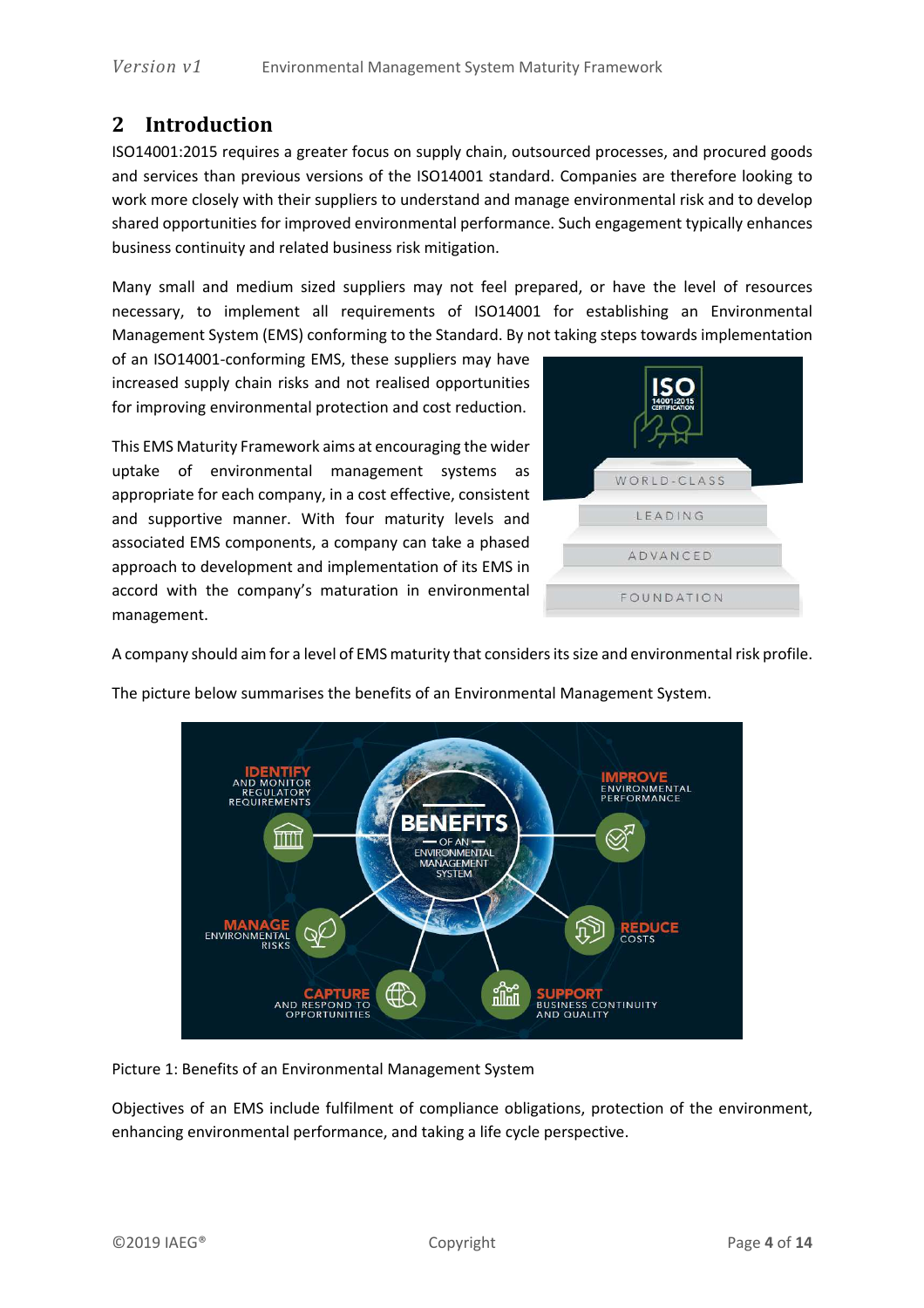Requirements for each EMS maturity level are presented in this document. It also provides examples of performance indicators and guidance for determining the expected maturity level for a company.

Corresponding ISO14001 chapters are indicated, consistent with a phased implementation and progressing towards covering all requirements of the Standard while maturing the EMS. This could also support ultimate certification to ISO14001 for companies that wish to do so.

Companies already certified to ISO 9001 / EN9100 / AS9100 may be able to utilize parts of their existing Quality Management System in creating an EMS, and to consider integration opportunities between the two systems.

References to available ISO and IAEG guidance such as 'Transitioning to ISO14001:2015' as well as implementation examples will be described in a separate document: 'EMS Maturity Framework Implementation - Resources & Examples'.

## **3 Foundation Level EMS Requirements**

#### **3.1 Engage Leadership and Organise**

#### **3.1.1 Environmental Policy/Statement**

A publicly available statement on environmental commitment signed/endorsed by top management and prominently communicated within the company. The statement includes describing the operations and activities to which the EMS applies.

#### **3.1.2 Leadership Commitment**

Top management ensures that resources are available to secure compliance to applicable legal requirements.

#### **3.1.3 Roles and Responsibilities**

Identification of roles and responsibilities to ensure compliance with applicable legal requirements.

#### **3.2 Monitor Compliance Obligations, Manage Risk and Control Impact**

#### **3.2.1 Identify, Monitor, Manage Environmental Compliance Obligations**

All applicable environmental legal compliance obligations are identified, documented and managed as compliance obligations (as per ISO14001 §6.1.3, §6.1.4 a) 2), §6.1.4 b)).

#### **3.2.2 Risk & Opportunity Management for Environmental Aspects and Compliance Obligations**

Key Environmental Risks are assessed and managed: The most significant (material) environmental risks to the company's business are identified, documented, and mitigated/controlled (Examples: risks associated with environmental aspects and impacts, including consideration of environmental legal compliance obligations, and regarding subjects such as chemical storage, use of hazardous substances, energy use, water use, and waste generation/disposal).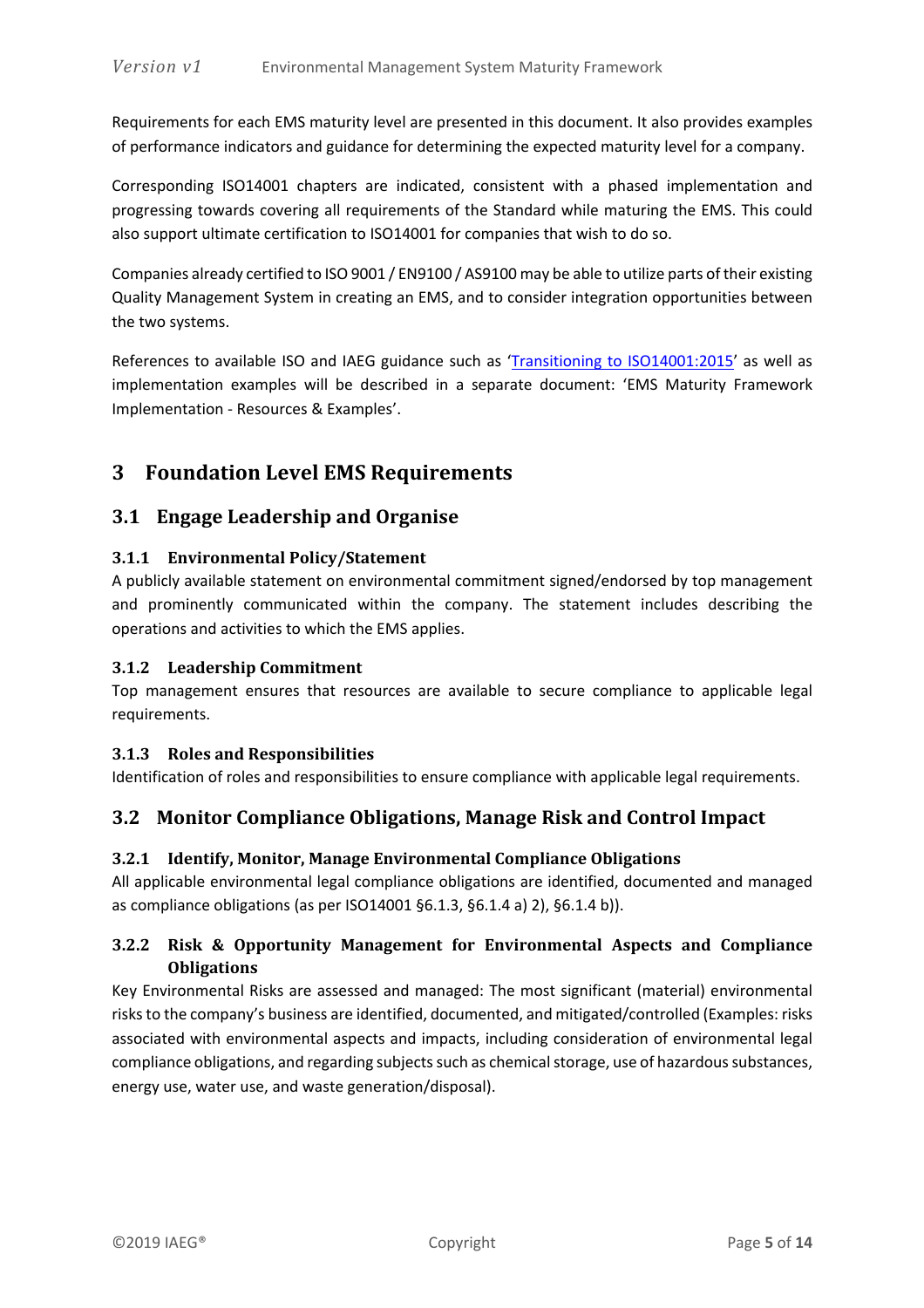#### **3.2.3 Operational Planning & Control**

Controls are identified and implemented for environmental legal compliance risks (as per ISO14001  $§8.1$  lines 1-9<sup>1</sup>).

#### **3.2.4 Emergency/Incident Management**

Formal arrangements are in place to effectively respond to potential emergency situations, particularly those that pose significant risk of environmental impact.

#### **3.3 Manage Performance, Communicate and Train**

#### **3.3.1 Establish Environmental Objectives, Targets & Programs**

There are no specific requirements regarding environmental objectives in the foundational EMS, but increasing awareness about actual and potential environmental impacts can support maturing towards target setting and improvement actions.

#### **3.3.2 Measure KPIs**

Monitoring and measuring performance against the foundational IAEG KPIs are in place (see section 7), addressing at a minimum energy/electricity usage, total waste generated, number of incidents (*e.g.*, spills), notices of violations, fines and non-conformities to legal compliance obligations. See section 7 for details. Monitoring, measurement and analysis is undertaken in compliance with legal requirements, where applicable.

#### **3.3.3 Environmental Communications/ Awareness**

Information relevant to the environmental management system is internally communicated. Top management is aware of EMS commitment and responsibilities.

#### **3.3.4 Training/Competency**

Employees responsible for activities affected by environmental legal requirements have the training and competence necessary to account for those requirements in performance of such responsibilities.

#### **3.3.5 Documentation of EMS**

Documentation/recordkeeping is in compliance with legal requirements. EMS-relevant documentation should be kept, such as records of performance measurement against foundational KPIs, copies of internal communications on EMS information, and training records of employees performing activities affected by environmental legal requirements.

#### **3.4 Manage Compliance and Improve**

#### **3.4.1 Management review**

Environmental legal compliance status and basic KPI performance are regularly included in top management meeting agendas.

#### **3.4.2 Supplier EMS Engagement**

There are no specific requirements for supplier EMS engagement in the foundational EMS, but dialogue with suppliers around EMS can be initiated as the EMS matures.

 $\overline{\phantom{0}}$ 

<sup>&</sup>lt;sup>1</sup> ISO14001 English Version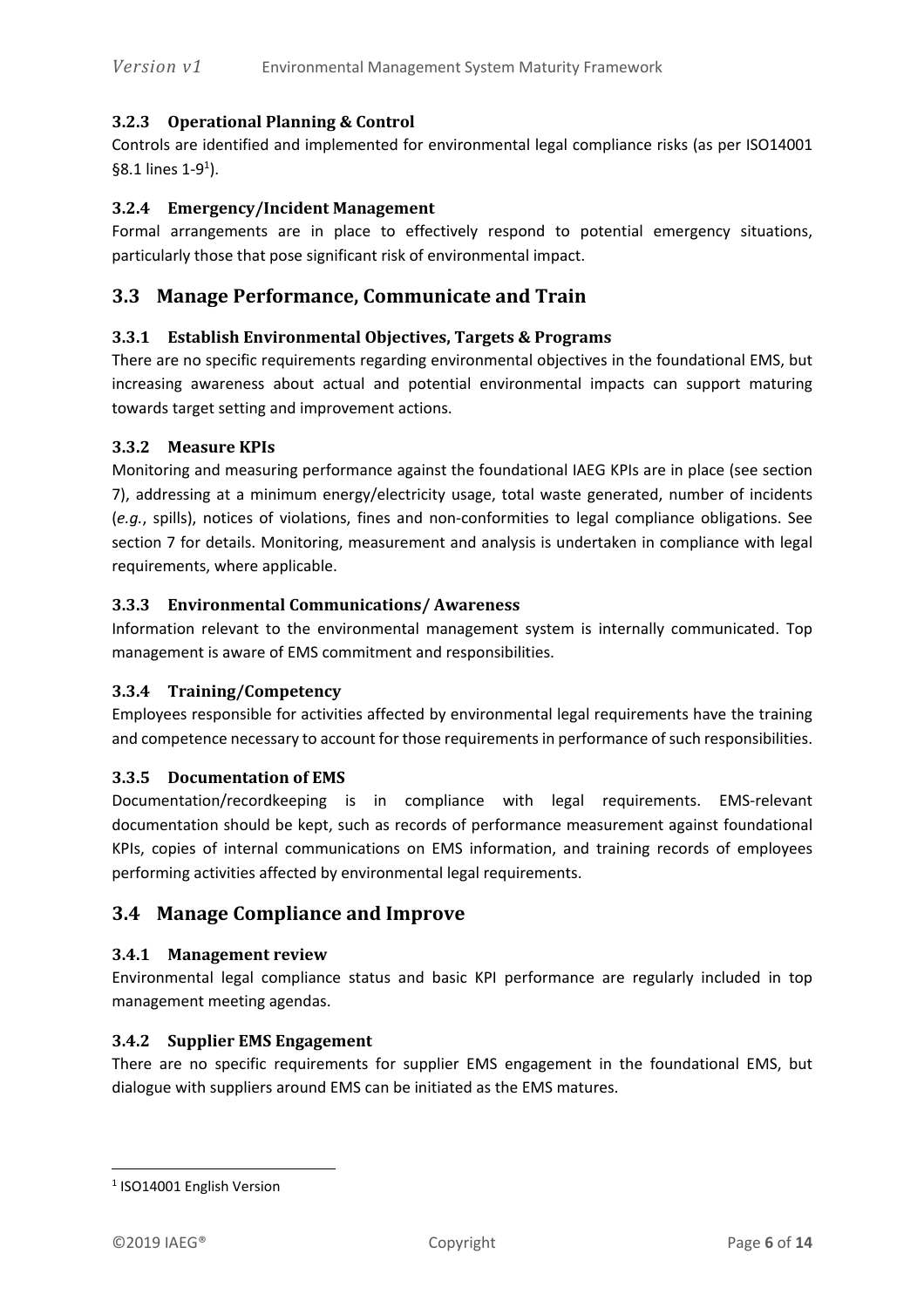#### **3.4.3 Non-Conformance and Corrective Action**

A process is in place to correct non-conformities with legal requirements, mitigate associated environmental impacts, and prevent future similar incidents. Documentation of the process and its application is retained. Requirements as per ISO14001 §10.2 a) are fulfilled.

#### **3.4.4 Compliance Evaluation and Internal Audit**

Fulfilment of environmental legal requirements is regularly evaluated (as per ISO14001 §9.1.2).

#### **3.4.5 Improvement**

The maturity of the EMS progressively increases.

## **4 Advanced Level EMS Requirements**

An Advanced Level EMS includes all of the foundational requirements of section 3 and adds the requirements of section 4.

### **4.1 Engage Leadership and Organise**

#### **4.1.1 Environmental Policy/Statement**

An environmental policy is established reflecting the company's significant environmental risks and aspects. This should be updated as the company's context (e.g., business, products, facilities) changes. Requirements as per ISO14001 §5.2 are fulfilled with the exception that §5.2 e) is not required at this EMS maturity level. The scope of the EMS should be established as per ISO14001 §4.3, §4.4.

#### **4.1.2 Leadership Commitment**

Leaders ensure resources are available and communicate the importance of an effective EMS. Requirements as per ISO14001 §5.1 a) through g) are fulfilled.

#### **4.1.3 Roles and Responsibilities**

Top management ensures relevant roles and responsibilities for EMS elements are assigned and communicated (as per ISO14001 §5.3).

#### **4.2 Monitor Compliance Obligations, Manage Risk and Control Impact**

#### **4.2.1 Identify, Monitor, Manage Environmental Compliance Obligations**

Identification of compliance obligations is expanded beyond legal requirements to include voluntary commitments made by the company (as per ISO14001 §4.2).

#### **4.2.2 Risk & Opportunity Management for Environmental Aspects & Compliance Obligations**

A methodology is developed and used to fully identify, assess and document the company's activities, products and services, and their associated environmental aspects and impacts, to determine those that are significant. Risk management considers internal and external issues and interested parties (e.g. customers). Requirements as per ISO14001 §4.1 and §6.1.1 through §6.1.4 are fulfilled with the exception that consideration of opportunities and lifecycle perspective are not required at this EMS maturity level.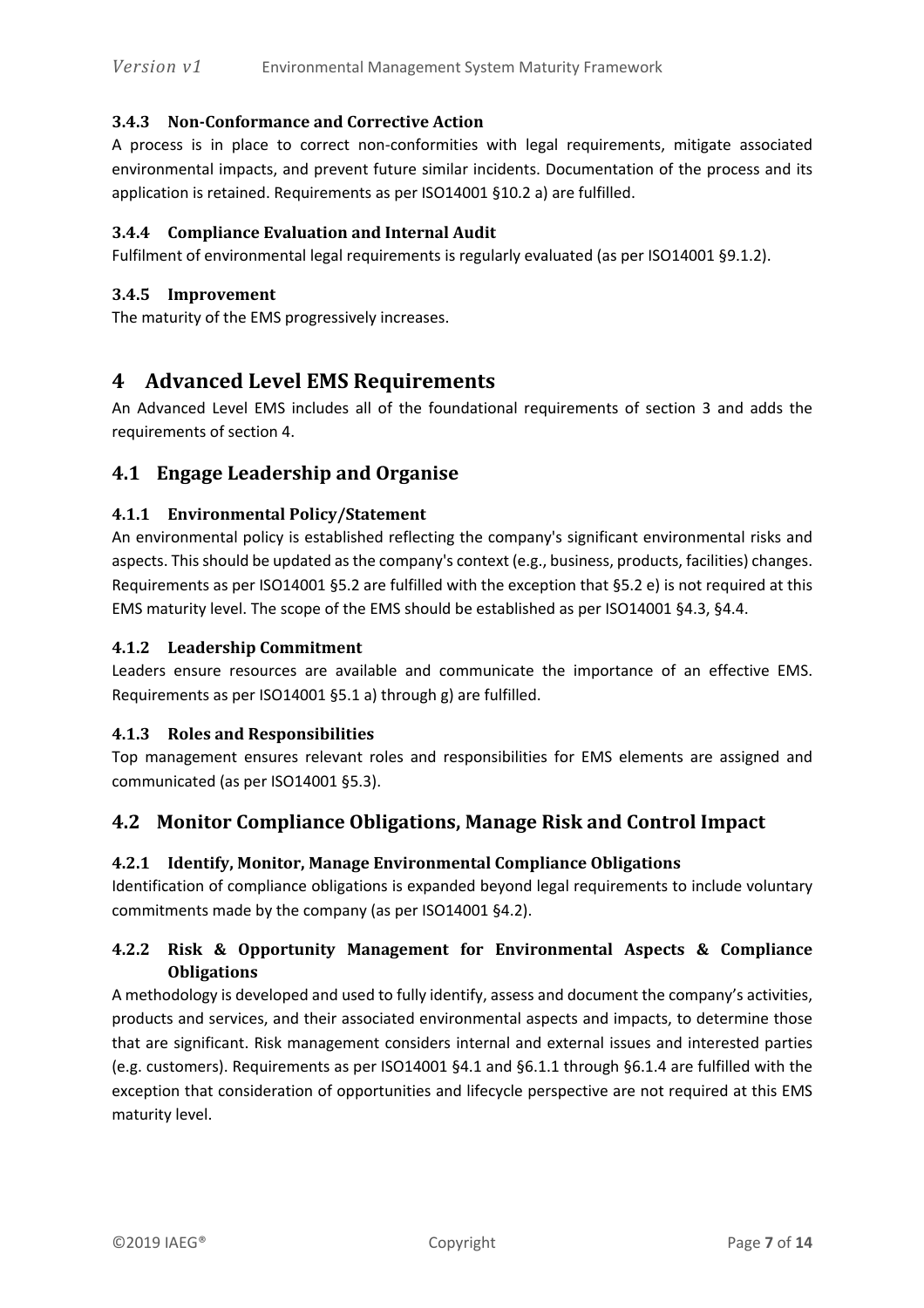#### **4.2.3 Operational Planning & Control**

Processes are in place to address significant environmental aspects, so as to control and minimise related impacts. Measures for such control or influence of outsourced processes are in place. Requirements as per ISO14001 §8.1 (lines 10-12<sup>2</sup>) are fulfilled.

#### **4.2.4 Emergency/Incident Management**

Processes are in place to prepare for and respond to all likely emergency situations and to evaluate the effectiveness of emergency response. A schedule of test drills is established taking into account the likelihood and potential severity of impact, the drills are exercised, and the responses are improved upon as appropriate. Requirements as per ISO14001 §8.2 are fulfilled.

#### **4.3 Manage Performance, Communicate and Train**

#### **4.3.1 Establish Environmental Objectives, Targets & Programs**

Environmental objectives, performance targets, and actions to achieve them are developed for the environmental impacts identified as significant through the risk and environmental aspect assessment (as per ISO14001 §6.2).

#### **4.3.2 Measure KPIs**

Performance against established environmental objectives and IAEG advanced level KPIs (see section 7) are measured, monitored and analysed. This includes GHG emissions (Scope 1 & 2). Requirements as per ISO14001 §9.1.1 are fulfilled.

#### **4.3.3 Environmental Communications/ Awareness**

Internal communication is expanded to include significant environmental aspects, performance and trends, and communication is extended to contractors. A communication process is established. Requirements as per ISO14001 § 6.1.2 lines 10-11<sup>3</sup>, §7.3, §7.4.1, §7.4.2 are fulfilled.

#### **4.3.4 Training/Competency**

Employees with duties related to the EMS and significant environmental aspects are competent through education, training, and experience (as per ISO14001 §7.2).

#### **4.3.5 Documentation of EMS**

Processes and controls are in place to document an effective EMS (as per ISO14001§7.5).

#### **4.4 Manage Compliance and Improve**

#### **4.4.1 Management review**

Leaders regularly undertake a review of their EMS compliance and environmental performance. Requirements as per ISO14001 §9.3 are fulfilled, with the exception that consideration of opportunities and continual improvement are not required at this EMS maturity level.

#### **4.4.2 Supplier EMS Engagement**

Awareness/communication materials are used to educate suppliers on the value of Environmental Management Systems.

 $\overline{a}$ 

<sup>&</sup>lt;sup>2</sup> ISO 14001 English Version

<sup>&</sup>lt;sup>3</sup> ISO14001 English Version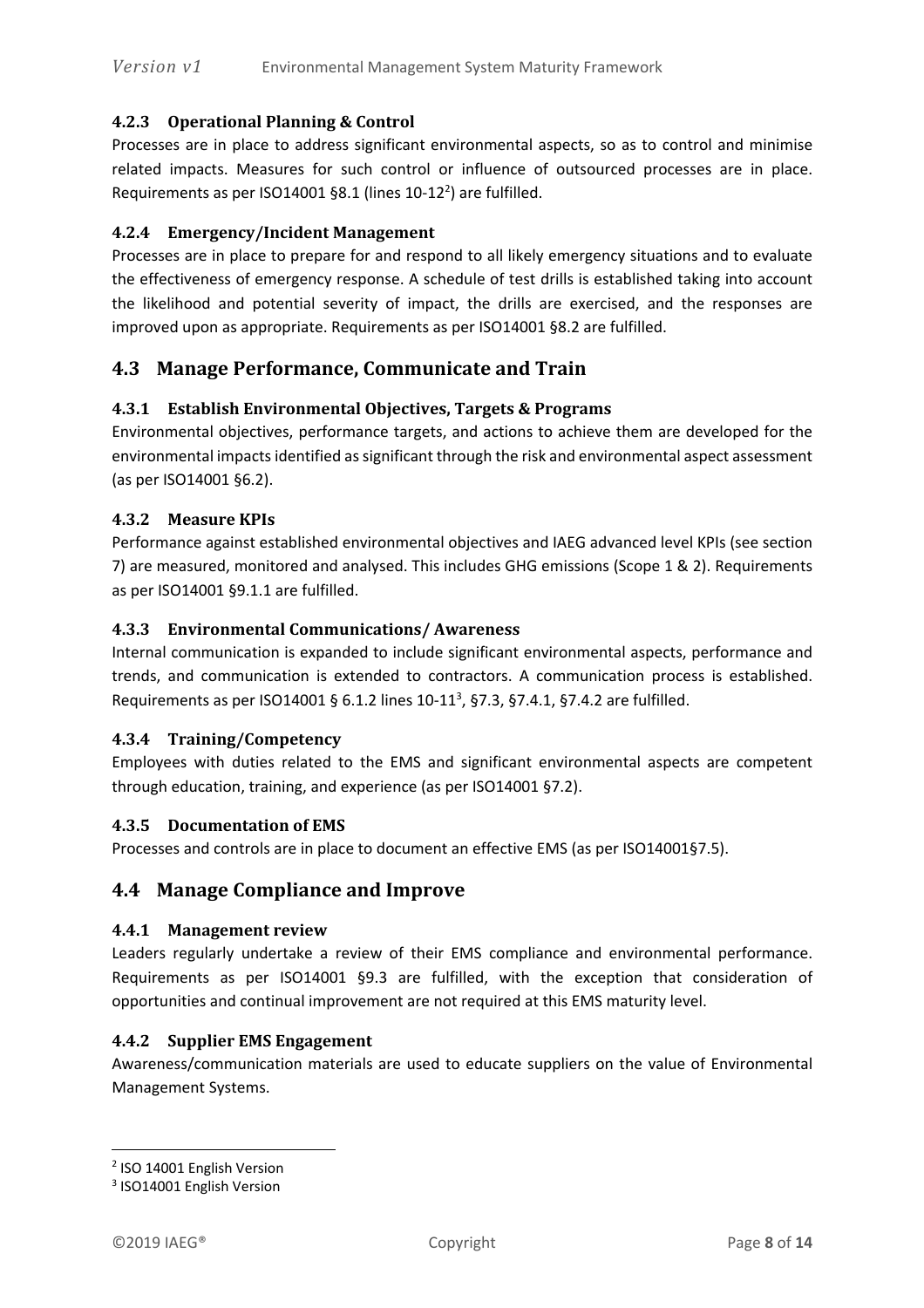#### **4.4.3 Non-Conformance and Corrective Action**

A process is developed and implemented to conduct root cause analysis and to ensure a proactive approach to incident investigation and analysis. Any necessary corrective actions are taken and the EMS is revised as necessary. The effectiveness of corrective actions is reviewed. Requirements as per ISO14001 §10.2 are fulfilled.

#### **4.4.4 Compliance Evaluation and Internal Audit**

In addition to legal requirements, EMS elements and other environmental compliance obligations are regularly evaluated.

#### **4.4.5 Improvement**

The EMS and environmental performance are improved through establishing, and performance towards achieving, objectives and targets (as per ISO14001 §10.1).

## **5 Leading Level EMS Requirements**

#### **5.1 Engage Leadership and Organise**

#### **5.1.1 Environmental Policy/Statement**

The Environmental Policy includes a commitment to continual improvement. Requirements as per ISO14001 §5.2 e) are fulfilled.

#### **5.1.2 Leadership Commitment**

Leaders promote continual improvement and support other management roles (as per ISO14001§ 5.1 h) and i)).

#### **5.1.3 Roles and Responsibilities**

There are no additional requirements compared to Advanced EMS Maturity level.

#### **5.2 Monitor Compliance Obligations, Manage Risk and Control Impact**

#### **5.2.1 Identify, Monitor, Manage Environmental Compliance Obligations**

Actions are integrated into processes and evaluated for effectiveness (as per ISO14001 §6.1.4 b)).

#### **5.2.2 Risk & Opportunity Management for Environmental Aspects & Compliance Obligations**

The assessment is expanded to include both risks and opportunities, and a lifecycle perspective of activities, products and services (as per ISO14001 §6.1.1 and §6.1.2).

#### **5.2.3 Operational Planning & Control**

Environmental aspects and impacts are managed and controlled with a lifecycle perspective (as per ISO14001 §8.1).

#### **5.2.4 Emergency/Incident Management**

There are no additional requirements compared to Advanced EMS Maturity level.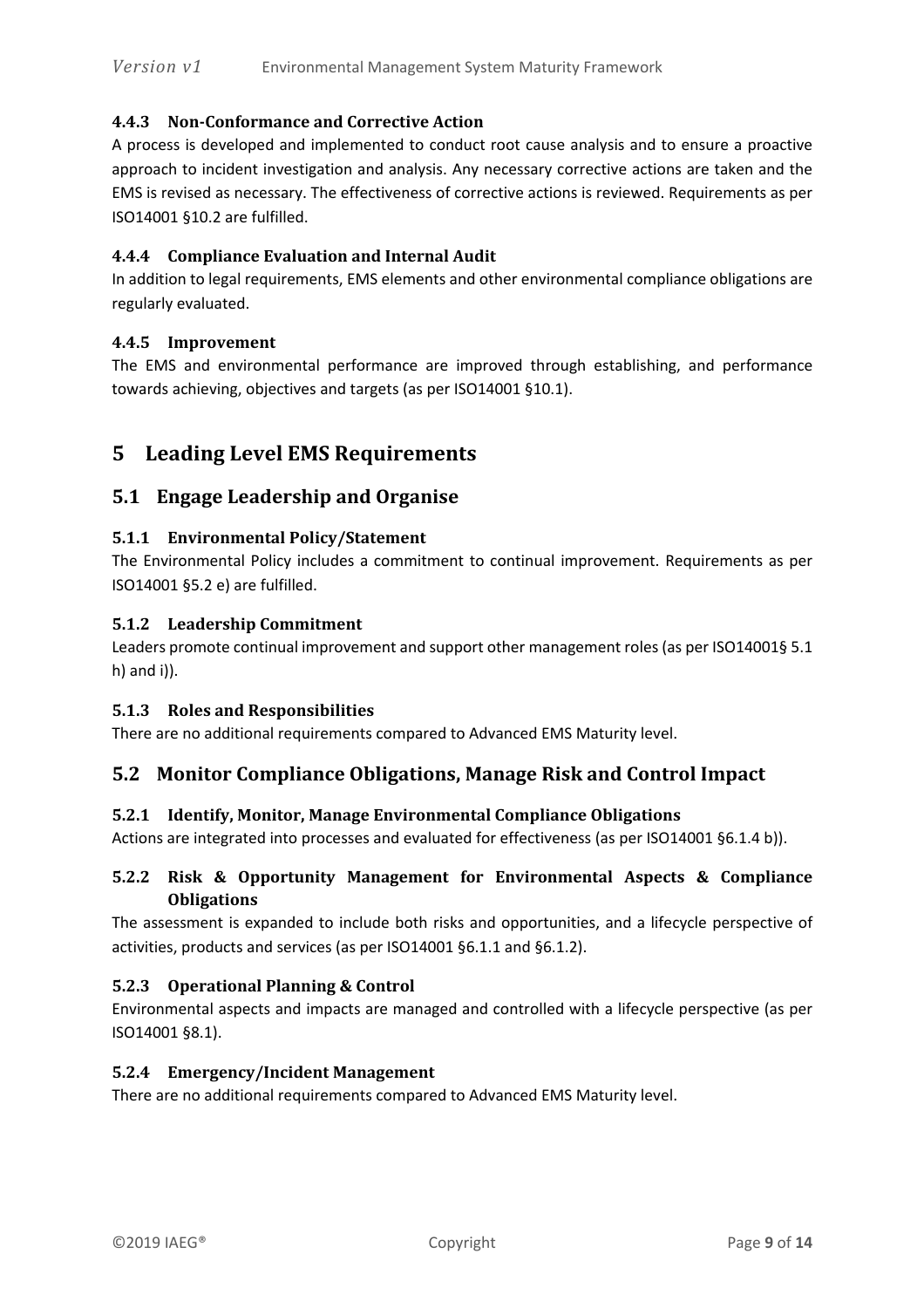## **5.3 Manage Performance, Communicate and Train**

#### **5.3.1 Establish Environmental Objectives, Targets & Programs**

Environmental objectives, performance targets and actions to achieve them are developed from a lifecycle perspective.

#### **5.3.2 Measure KPIs**

IAEG leading level KPIs (see section 7) are measured and monitored as relevant to the company's business activities.

#### **5.3.3 Environmental Communications/ Awareness**

External communication relative to the EMS, including significant environmental aspects and performance, is conducted considering the needs and expectations of interested parties. Requirements as per ISO14001 §7.4.3 are fulfilled.

#### **5.3.4 Training/Competency**

There are no additional requirements compared to Advanced EMS Maturity level.

#### **5.3.5 Documentation of EMS**

There are no additional requirements compared to Advanced EMS Maturity level.

#### **5.4 Manage Compliance and Improve**

#### **5.4.1 Management review**

Management reviews address both risks and opportunities, including opportunities for continual improvement. Requirements as per ISO14001 §9.3 are fulfilled.

#### **5.4.2 Supplier EMS Engagement**

Awareness/communication materials are used to encourage suppliers to implement an EMS.

#### **5.4.3 Non-Conformance and Corrective Action**

There are no additional requirements compared to Advanced EMS Maturity level.

#### **5.4.4 Compliance Evaluation and Internal Audit**

An internal audit program is established that reviews all elements of the EMS as well as focusing on material environmental impacts and areas of non-conformance (as per ISO14001 §9.2).

#### **5.4.5 Improvement**

The organization continually improves the effectiveness of its EMS to enhance environmental performance from a lifecycle perspective (as per ISO14001 §10.3).

## **6 World Class Level EMS Requirements**

An EMS certified to ISO14001 is considered to have reached 'World Class' maturity level. Continual improvement as an integral part of a certified ISO14001 system aims at ensuring future progress and improvement in environmental management.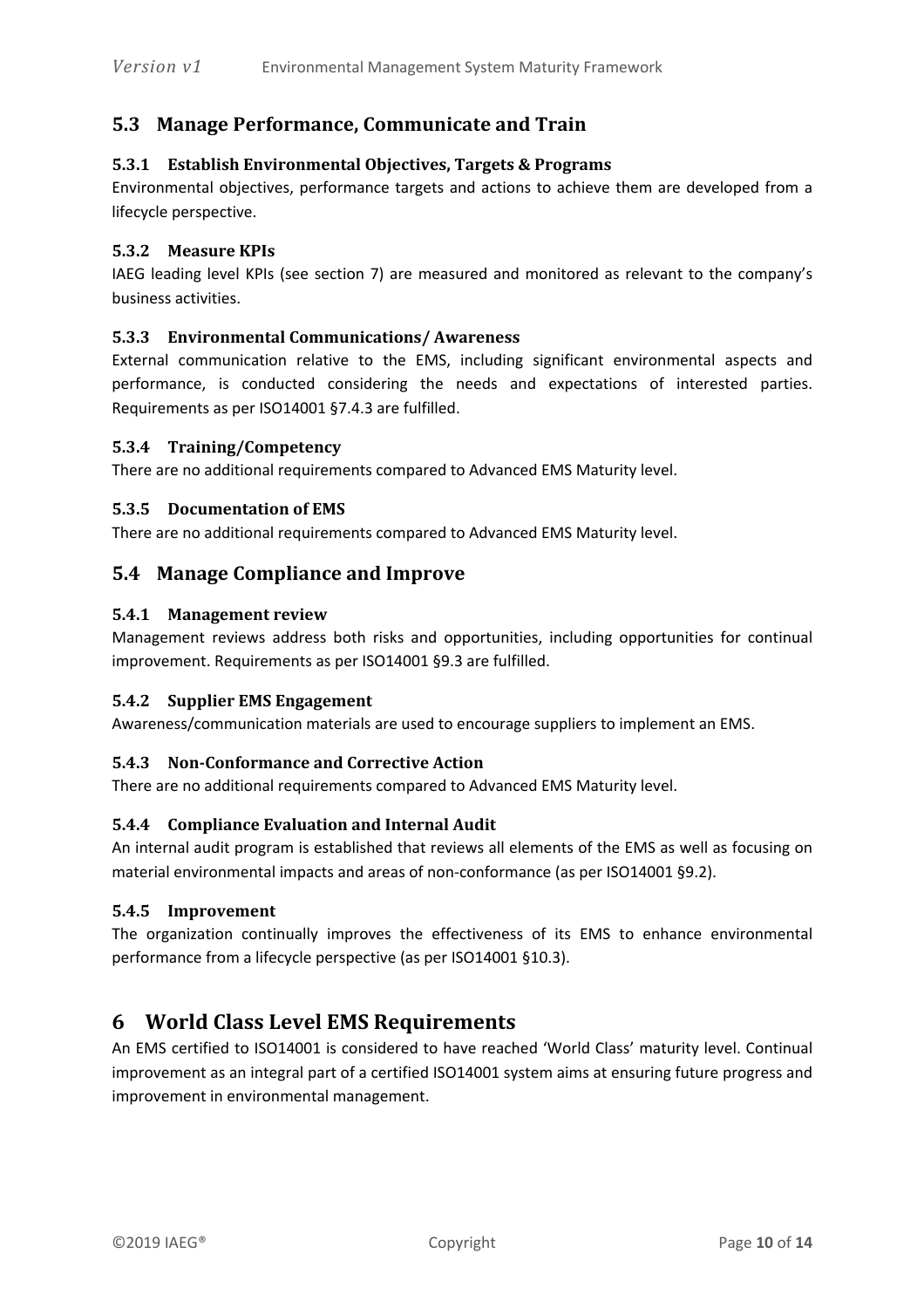## **7 Environmental Performance Indicators**

Environmental performance indicators will support evaluation of the effectiveness of the Environmental Management System and can be used as a basis for setting environmental objectives and targets, and for performance review.

The table below shows examples of indicators for each EMS Maturity Level. IAEG Key Performance Indicators are shown in bold (\*).

The implementation of the indicators should consider deliverables from IAEG Working Groups (e.g., AD-DSL, GHG). KPIs should be evaluated for each relevant life cycle stage. Companies will choose applicable indicators considering business context and environmental aspects and impacts. However, the EMS Maturity Framework requires as a minimum the use of IAEG Key Performance Indicators (\*).

| <b>Maturity</b> | Air                     | <b>Water</b>      | <b>Waste &amp; Materials</b> | <b>EMS Implementation</b>                         |
|-----------------|-------------------------|-------------------|------------------------------|---------------------------------------------------|
| Founda-         | - Energy/               | - Total water     | - Total waste                | - Number of                                       |
| tion            | electricity             | usage             | generated*                   | environmental                                     |
|                 | usage*                  | - Legally-driven  |                              | incidents (e.g., spills),                         |
|                 |                         | wastewater        | - Legally-driven             | notices of violations,                            |
|                 | - Legally-driven        | discharge limits  | reporting of waste           | fines, non-conformities                           |
|                 | compliance              | (volume, quality  | generated                    | (to legal obligations,)*                          |
|                 | with emissions          | indicators) and   | (volume/weight)              |                                                   |
|                 | limits (NOx,            | associated        | (e.g., hazardous             | - Legally driven                                  |
|                 | VOC, permit             | reporting         | waste, packaging)            | reporting of incidents                            |
|                 | requirements,           |                   |                              | - Number of go-look-                              |
|                 | etc.) and<br>associated |                   |                              | see/inspections                                   |
|                 | reporting               |                   |                              | - Ratio of employees to<br>environmental training |
|                 |                         |                   |                              | hours/awareness                                   |
|                 |                         |                   |                              | sessions                                          |
| Advanced        | - Scope 1 & 2           | - Water sources,  | <b>Waste Mapping</b>         | - % of suppliers with                             |
|                 | <b>GHG</b>              | uses, and         | - Total waste by type        | <b>EMS</b>                                        |
|                 | emissions*              | discharges        | (solid, liquid,              | - Ratio of employees to                           |
|                 |                         | (groundwater,     | industrial,                  | training                                          |
|                 | - Selected              | surface water,    | packaging, etc.)             | hours/awareness                                   |
|                 | scope 3                 | discharge         | - Total waste by             | sessions for                                      |
|                 | categories              | locations, reuse, | category (municipal,         | environmentally                                   |
|                 | (e.g., business         | treatment, etc.)  | metals, plastic,             | sensitive job tasks                               |
|                 | travel)                 |                   | electronics,                 |                                                   |
|                 |                         |                   | cardboard, etc.)             |                                                   |
|                 | - Renewable             |                   | - Disposal methods           |                                                   |
|                 | energy                  |                   | by waste type (e.g.,         |                                                   |
|                 | purchases               |                   | landfill, waste-to-          |                                                   |
|                 | (e.g., green            |                   | energy, recycling,           |                                                   |
|                 | tariffs)                |                   | etc.)                        |                                                   |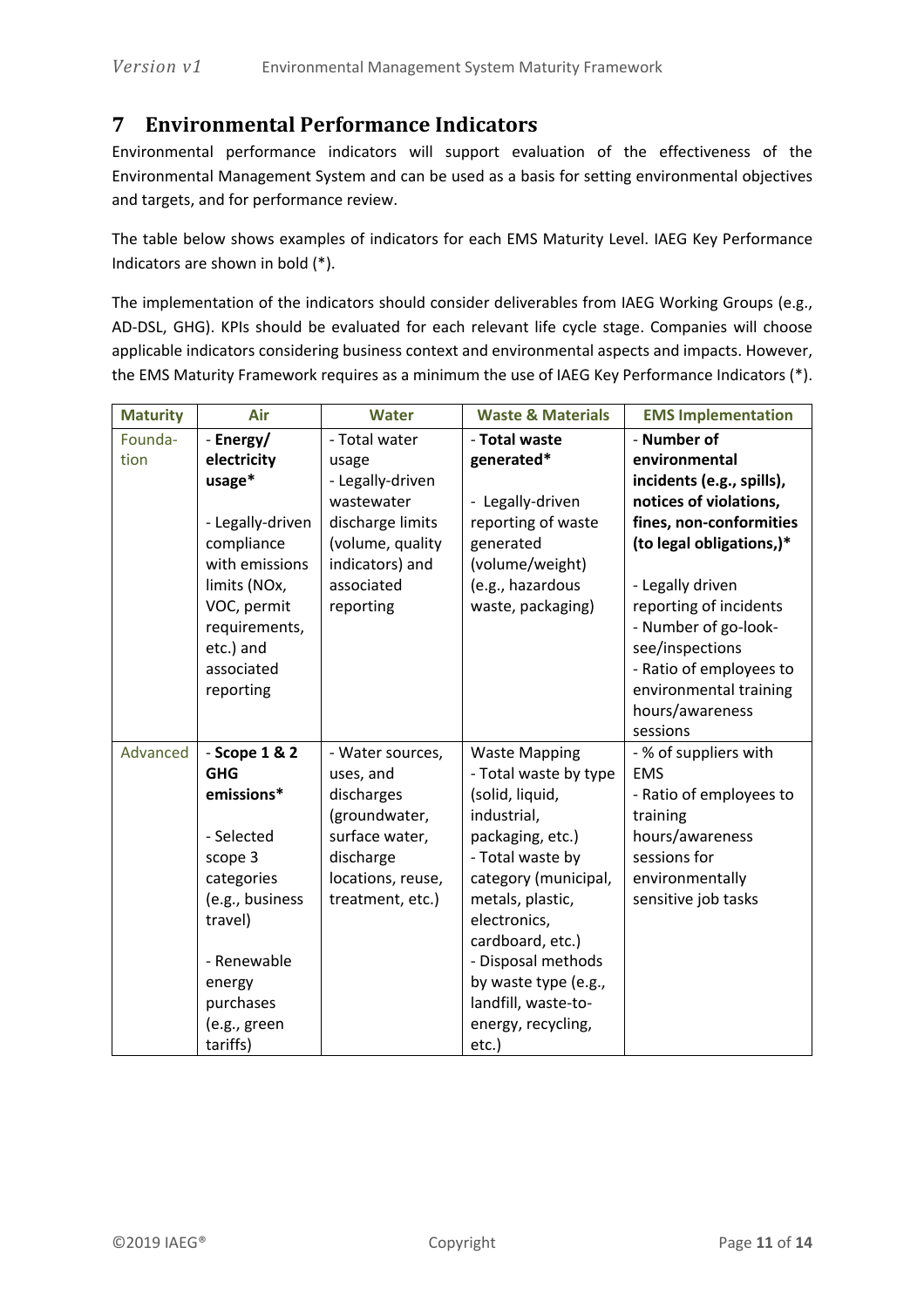| Leading / | - Scope 3 GHG | -Water-stressed | - Revert or recycled  | - Sustainable           |
|-----------|---------------|-----------------|-----------------------|-------------------------|
| World     | emissions     | assessment(s)   | material in product   | water/resource          |
| class     | (based on     | - Water         | design                | management plans;       |
|           | materiality   | reuse/conserva- | (remanufacturing/re   | science-based targets;  |
|           | assessment    | tion (e.g.,     | -engineering) or      | zero landfill; circular |
|           | results)      | rainwater       | end-of-life recovery  | economy                 |
|           | - Renewable   | harvesting)     | rate                  | - Protection of the     |
|           | energy        |                 | - Buy to Make ratio   | environment (e.g.,      |
|           | (production   |                 | (e.g., Buy to Fly,    | initiatives, projects)  |
|           | and/or direct |                 | resource efficiency)  | - Number of non-        |
|           | procurement)  |                 | - % of packaging      | conformances/findings   |
|           | - Non-GHG     |                 | material per product  | and corrective actions  |
|           | emissions     |                 | - Number of           | from audits (internal   |
|           | (voluntary)   |                 | hazardous/restricted  | metric)                 |
|           |               |                 | material substitution | - Leadership -          |
|           |               |                 | projects              | evaluation of           |
|           |               |                 |                       | achievement of          |
|           |               |                 |                       | environmental           |
|           |               |                 |                       | objectives              |
|           |               |                 |                       | - Number of             |
|           |               |                 |                       | environmental           |
|           |               |                 |                       | requirements that are   |
|           |               |                 |                       | implemented across      |
|           |               |                 |                       | functions/business      |
|           |               |                 |                       | processes               |
|           |               |                 |                       | - % of high and medium  |
|           |               |                 |                       | environmental risk      |
|           |               |                 |                       | suppliers (work towards |
|           |               |                 |                       | reduced                 |
|           |               |                 |                       | number/mitigated risks) |

Table 1: Maturity Scale of Environmental Performance Indicators

## **8 Guidance on required maturity level**

Environmental Risk Level of a supplier will be defined by the purchasing company and may include potential impacts on compliance, reputation, business continuity, policy. The recommended minimum EMS maturity level per risk level and company size is shown in Picture 2 'Minimum recommended EMS maturity levels'. Each purchasing company can determine the required level of EMS Maturity of companies in its supply chain according to the defined risk. To determine whether a company is small, medium or large, the criteria from the European Union can be used, based on headcount and revenues. EU Recommendation 2003/361:

Small company: <50 staff headcount; <10M €

Medium company: <250 staff headcount; 10-50M €

Large company: >250 staff headcount; >50M €

Whichever staff headcount or € revenue is higher defines the company size.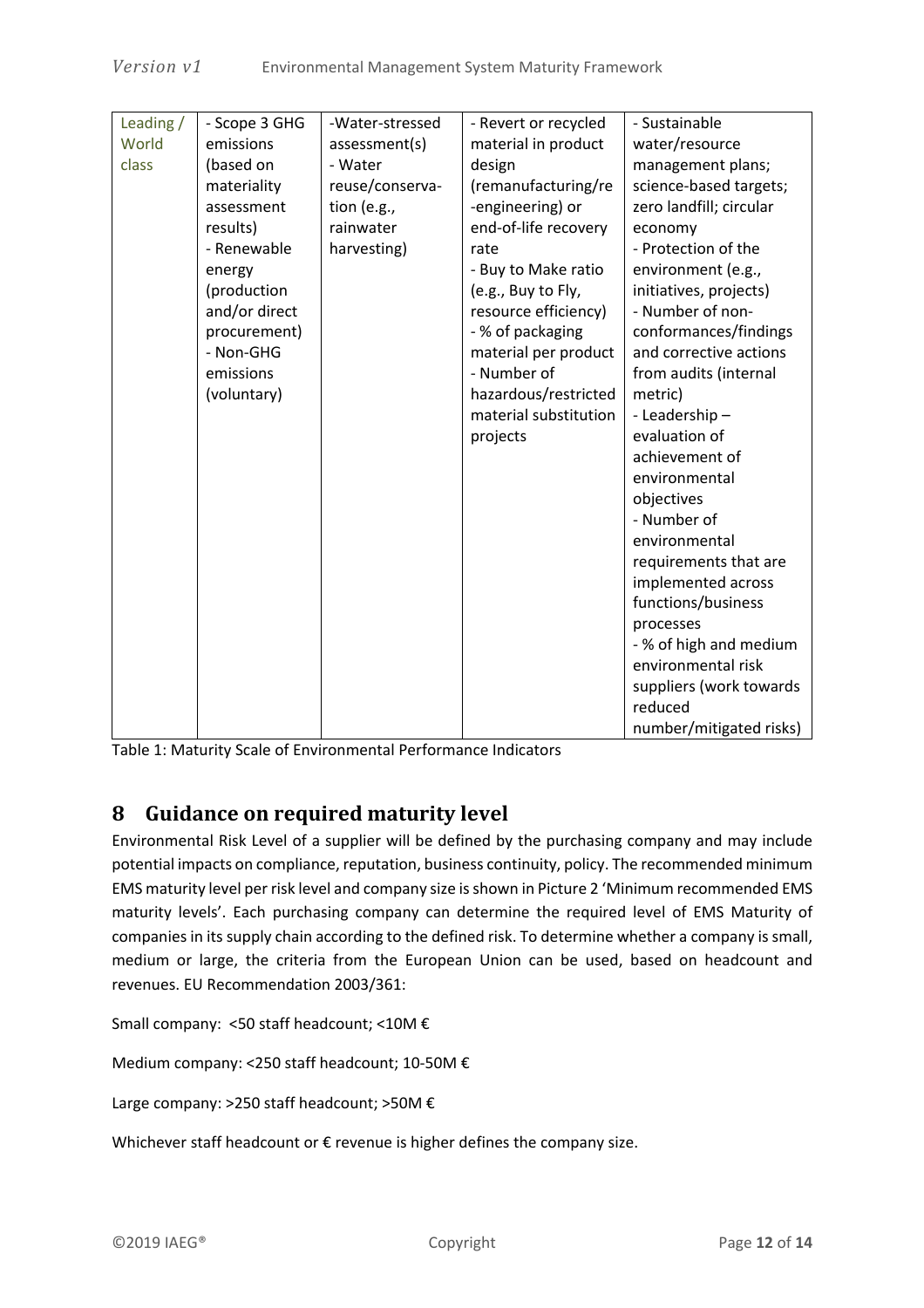

Picture 2: Minimum recommended EMS maturity levels